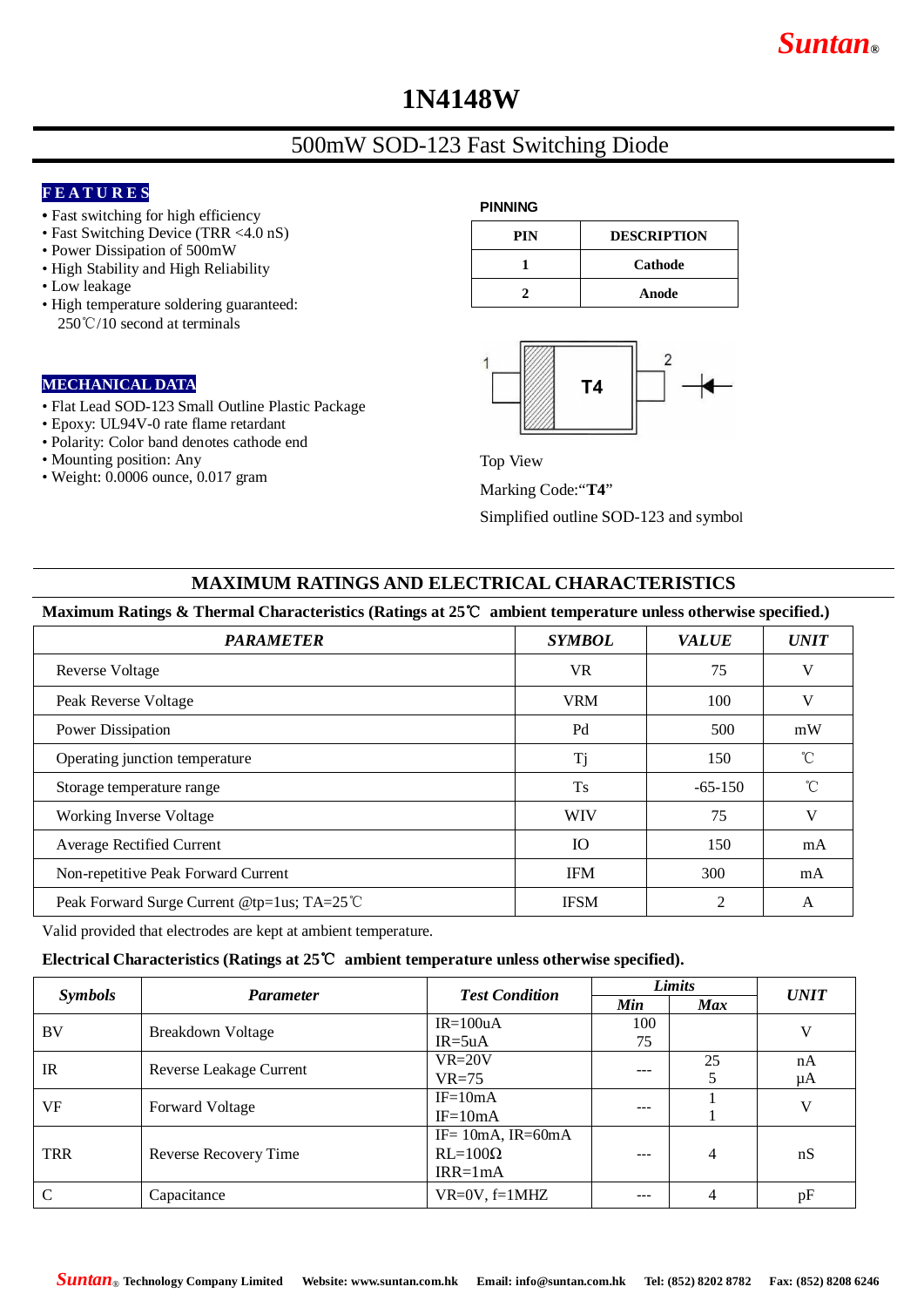## **RATINGS AND CHARACTERISTIC CURVES 1N4148W**

#### Forward characteristics

Admissible power dissipation versus ambient temperature





Leakage current versus junction temperature



Reverse capacitance VS. reverse boltage



Amissible repetitive peak forward current VS. pulse duration